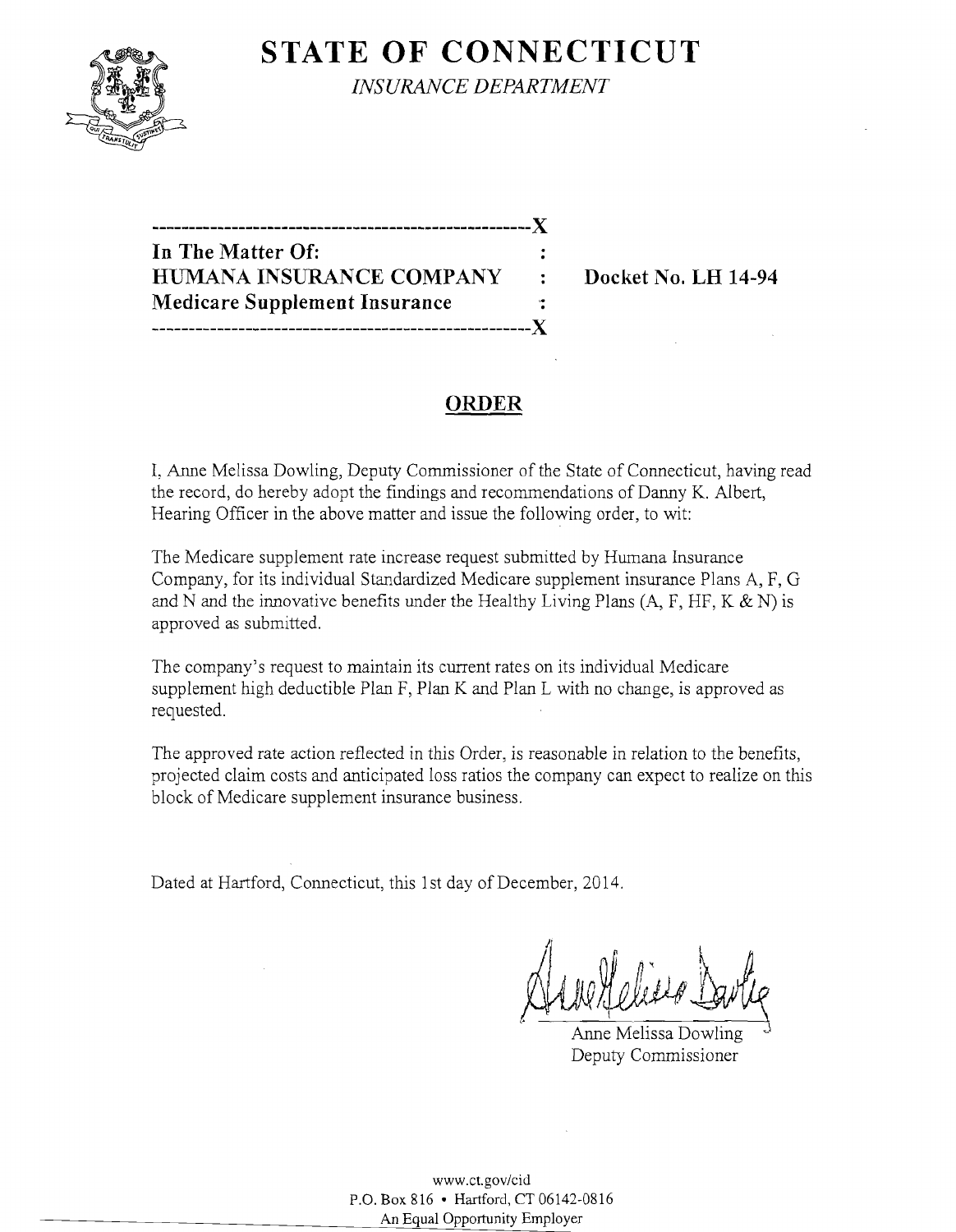

**STATE OF CONNECTICUT** 

*INSURANCE DEPARTMENT* 

**-----------------------------------------------------)(** 

**In The Matter Of: HUMANA INSURANCE COMPANY : Docket No. LH 14-94 Medicare Supplement Insurance -----------------------------------------------------)(** 

### **PROPOSED FINAL DECISION**

## 1. **INTRODUCTION**

The Insurance Commissioner of the State of Connecticut is empowered to review rates charged for individual and group Medicare supplement policies sold to any resident of this State who is eligible for Medicare. The source for this regulatory authority is contained in Chapter 700c and Section 38a-495a of the Connecticut General Statutes.

After due notice a hearing was held at the Insurance Department in Hartford on November 18,2014, to consider whether or not the rate increase requested by Humana Insurance Company on its individual standardized Medicare supplement business should be approved.

No one from the general public attended the hearing.

No representative from Humana Insurance Company attended the hearing.

The hearing was conducted in accordance with the requirements of Section 38a-474, Connecticut General Statutes, the Uniform Administrative Procedures Act, Chapter 54 of the Connecticut General Statutes, and the Insurance Department Rules of Practice, Section 38a-8-1 et seq. of the Regulations of Connecticut State Agencies.

A Medicare supplement (or Medigap) policy is a private health insurance policy sold on an individual or group basis which provides benefits that are additional to the benefits provided by Medicare. For many years Medicare supplement policies have been highly regulated under both state and federal law to protect the interests of persons eligible for Medicare who depend on these policies to provide additional coverage for the costs of health care.

Effective December 1,2005, Connecticut amended its program of standardized Medicare supplement policies in accordance with Section 38a-495a of the Connecticut General Statutes, and Sections 38a-495a-1 through 38a-495a-21 of the Regulations of Connecticut Agencies. This program, which conforms to federal requirements, provides that all insurers offering Medicare supplement policies for sale in the state must offer the basic "core" package of benefits known as Plan A. Insurers may also offer anyone or more of eleven other plans (plans B through N).

www.ct.gov/cid P.O. Box 816 • Hartford, CT 06142-0816 An Equal Opportunity Employer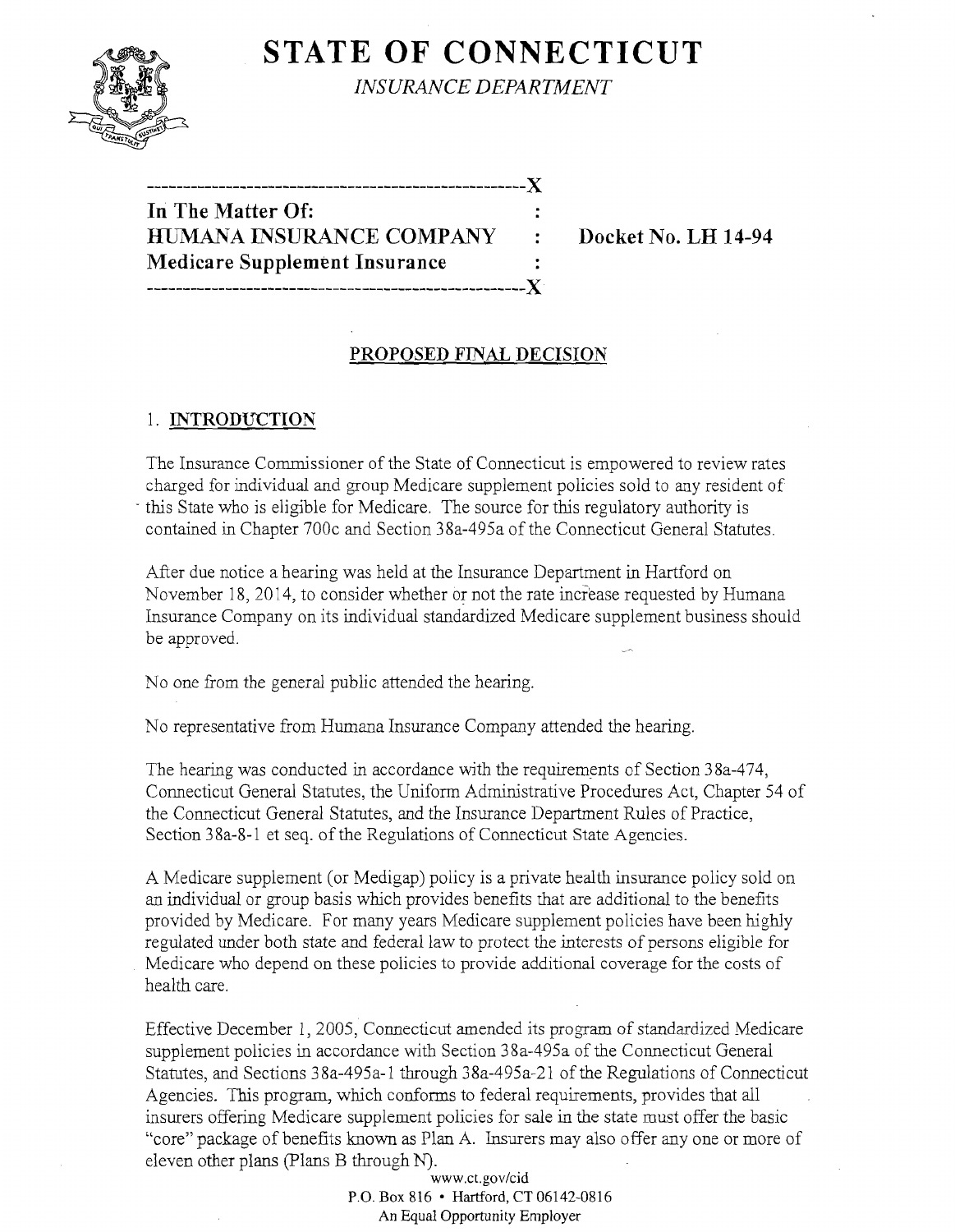Effective January 1,2006, in accordance with Section 38a-495c of the Connecticut General Statutes (as amended by Public Act 05-20) premiums for all Medicare supplement policies in the state must use community rating. Rates for Plans A through N must be computed without regard to age, gender, previous claims history or the medical condition of any person covered by a Medicare supplement policy or certificate.

The statute provides that coverage under Plan A through N may not be denied on the basis of age, gender, previous claims history or the medical condition of any covered person. Insurers may exclude benefits for losses incurred within six months from the effective date of coverage based on a pre-existing condition.

Effective October 1, 1998, carriers that offer Plan B or Plan C must make these plans as well as Plan A, available to all persons eligible for Medicare by reason of disability.

Insurers must also make the necessary arrangements to receive notice of all claims paid by Medicare for their insureds so that supplemental benefits can be computed and paid without requiring insureds to file claim forms for such benefits. This process of direct notice and automatic claims payment is commonly referred to as "piggybacking" or "crossover".

Sections 38a-495 and 38a-522 of the Connecticut General Statutes, and Section 38a-495a-10 of the Regulations of Connecticut Agencies, state that individual and group Medicare supplement policies must have anticipated loss ratios of 65% and 75%, respectively. Under Sections 38a-495-7 and 38a-495a-10 of the Regulations of Connecticut Agencies, filings for rate increases must demonstrate that actual and expected losses in relation to premiums meet these standards, and anticipated loss ratios for the entire future period for which the requested premiums are calculated to provide coverage must be expected to equal or exceed the appropriate loss ratio standard.

Section 38a-473 of the Connecticut General Statutes provides that no insurer may incorporate in its rates for Medicare supplement policies factors for expenses that exceed 150% of the average expense ratio for that insurer's entire written premium for all lines of health insurance for the previous calendar year.

# II. **FINDINGS OF FACT**

After reviewing the exhibits entered into the record of this proceeding, and utilizing the experience, technical competence and specialized knowledge of the Insurance Department, the undersigned makes the following findings of fact:

- 1. Humana Insurance Company is requesting a 7.0% rate increase on its individual standardized Plans A, F, G and N and no increase on High-deductible Plan F, K and L. The company is also requesting a 5.0% increase on the Innovative Benefits for the Healthy Living Plans.
- 2. Humana is also requesting that online applications receive a 6% discount.
- 3. As of March 31, 2014 there were 1,064 policies in-force in Connecticut and 117,281 nationwide.
- 4. The last approved rate increases are as follows: Plan A, 15%, Plans F and G 10% and Plans L and N  $7\%$ , all in December of 2013. The last approved rate increase for plan K was 7%, approved October, 2011.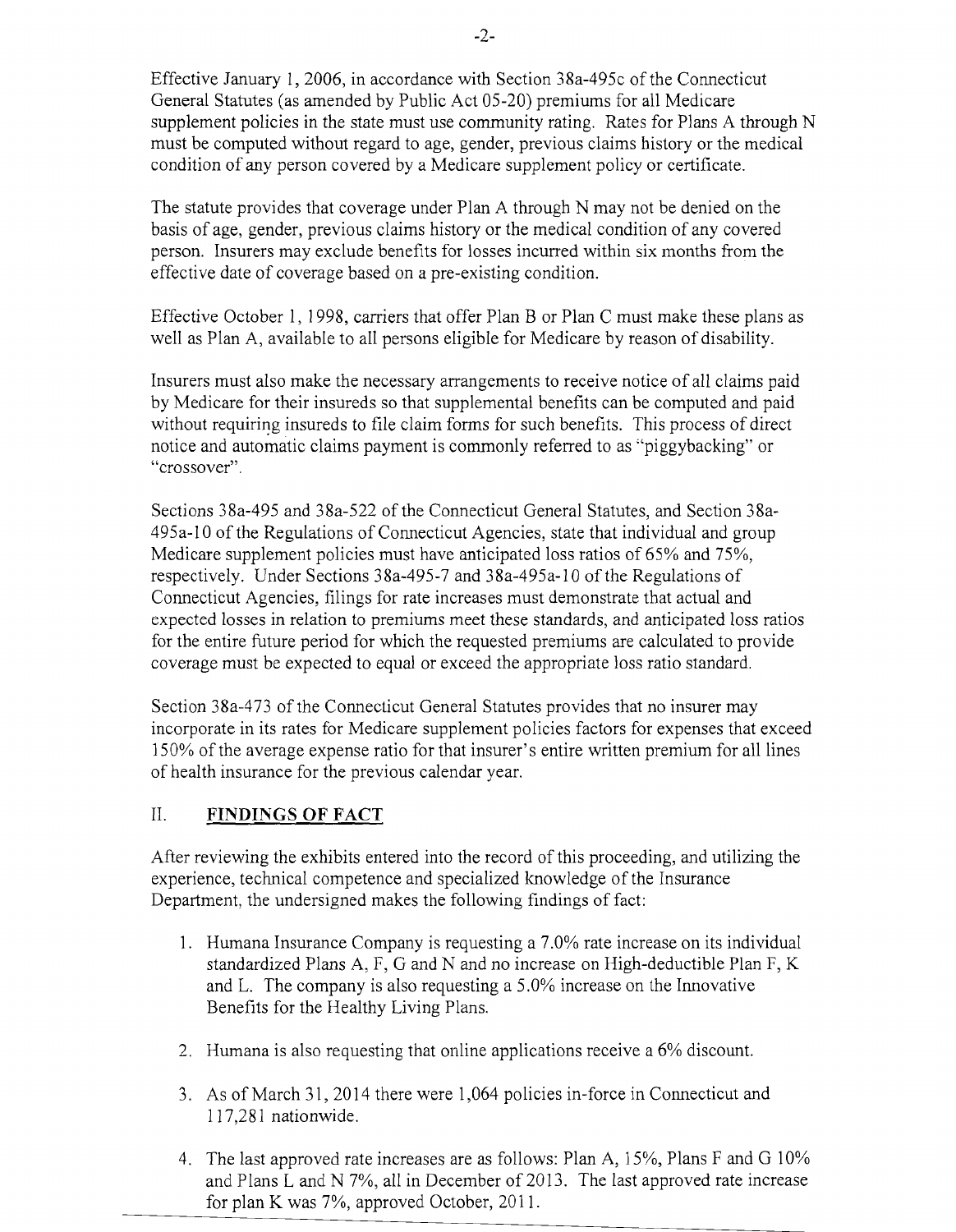- 5. Humana has certified that their expense factors are in compliance with section 38a-473, C.G.S.
- 6. Humana has conformed to subsection (e) of section  $38a-495c$ , C.G.S. regarding the automatic claims processing requirement.
- 7. The proposed rates are designed to satisfy the Connecticut regulatory loss ratio of 65%.
- 8. Below are the loss ratios for each Plan in Connecticut, for 2012, 2013 and inception-to-date:

| Plan     | 2012   | 2013   | Inception |
|----------|--------|--------|-----------|
| $\bf{A}$ | 187.0% | 164.0% | 376.0%    |
| F        | 125.8% | 88.9%  | 102.0%    |
| F(HD)    | 30.8%  | 15.6%  | 19.6%     |
| G        | 139.8% | 103.3% | 160.3%    |
| K.       | 23.7%  | 45.0%  | 43.0%     |
| L        | 36.2%  | 35.4%  | 49.4%     |
| N        | 30.7%  | 89.7%  | 99.8%     |
| Total    | 121.4% | 86.9%  | 104.6%    |

9. Below are the loss ratios for each Plan nationwide, for 2012, 2013 and inceptionto-date:

| Plan  | 2012   | 2013   | Inception |
|-------|--------|--------|-----------|
| A     | 124.4% | 129.5% | 145.5%    |
| F     | 84.6%  | 80.6%  | 83.9%     |
| F(HD) | 47.5%  | 47.4%  | 43.2%     |
| G     | 139.8% | 103.3% | 160.3%    |
| K     | 63.8%  | 65.2%  | 61.5%     |
| L     | 67.5%  | 77.1%  | 70.2%     |
| N     | 80.4%  | 85.1%  | 83.8%     |
| Total | 81.4%  | 78.8%  | 81.1%     |

10. Humana's Medicare supplement rate filing proposal is in compliance with the requirements of regulation 38a-474 as it applies to the contents of the rate submission as well as the actuarial memorandum.

### III. RECOMMENDATION

Recommend that the requested rate increases for Plan A, F, G and N, as well as the requested rate increase on the innovative benefits for the Healthy Living Plans be approved as submitted. These rate changes are reasonable in relationship to the benefits, estimated claim costs and the anticipated loss ratio the company expects to realize on these plans.

Also recommend that the request to maintain current levels for high-deductible Plan F, K, and L be approved.